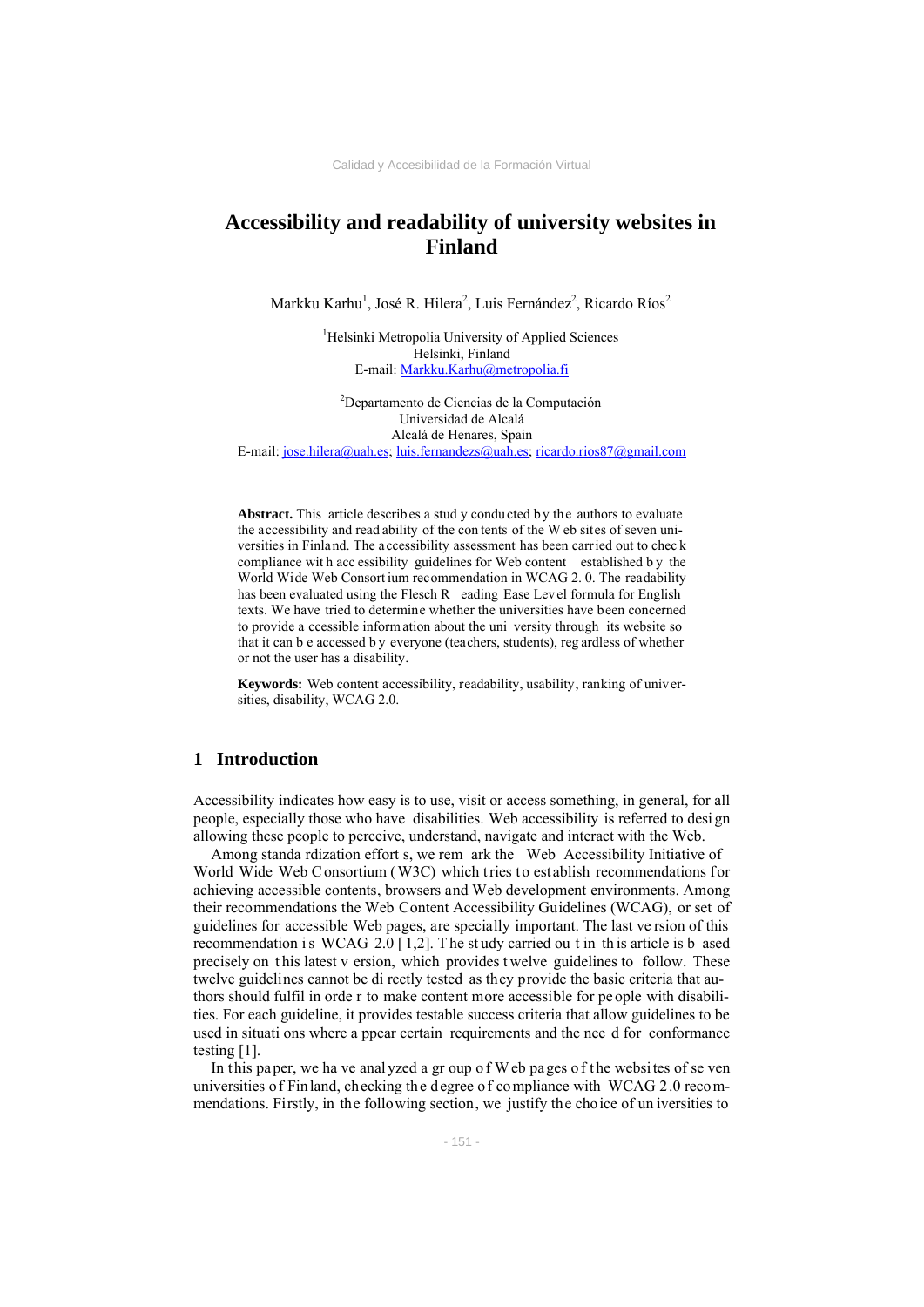be evaluated. In section 3 we describe the accessibility indicators to be evaluated and the calculated m etric that will rank universities according t o c ompliance with the established success criteria in WCAG 2.0. In section 4 we discuss the results of the analysis while the last section is dedicated to the results of readability analysis applied to the text in the page in English dedicated to the history of each university.

### **2 Selection of websites of universities**

The main goal of this work is to contribute to the project ESVIAL funded by the EU Alfa program. It in cludes, as members, the two universities involved in th is project (University of Alcala and Metropolia University). One of the initial tasks in this project is an acce ssibility review of hi gher education institutions of the countries of the partner universities. This is the reason why the study includes the Metropolia University as a part ner of the project ESVIAL while it has bee n increased to embrace other universities of Finland. We have chosen the six shown in the latest version (Data from 2010) in t he "Acad emic R anking of World Un iversities" (AR WU) av ailable at http://www.arwu.org. We chose this ranking as one of the most known and consistent.

The study incl udes the analy sis of t hree of the webpages of each of the seven selected universities. The first one is t he main page (Home), the second is a page with forms and the third one is a p age with tables. The table 1 sh ows the universities and the pages finally analysed.

| University                | Web pages                                                                   |  |  |
|---------------------------|-----------------------------------------------------------------------------|--|--|
| University of Turku       | Home: www.utu.fi/en/                                                        |  |  |
|                           | Form: www.utu.fi/en/feedback.html                                           |  |  |
|                           | Data table: www.utu.fi/en/studying/programmes/masters.html                  |  |  |
| Aalto University          | Home: www.aalto.fi/en/                                                      |  |  |
|                           | Form: eage.aalto.fi/?registration/register⟨=en                              |  |  |
|                           | Data table: www.aalto.fi/en/cooperation/career_services/talentit_en/stands/ |  |  |
| University of Jyväskyläse | Home: www.jyu.fi/en                                                         |  |  |
|                           | Form: www.jyu.fi/en/study/study frontpage/contact-info                      |  |  |
|                           | Data table: www.jyu.fi/en/contacts/                                         |  |  |
| Helsinki Metropolia Uni-  | Home: www.metropolia.fi/en/                                                 |  |  |
| versity Applied Sciences  | Form: www.metropolia.fi/en/feedback/                                        |  |  |
|                           | Data table: www.metropolia.fi/en/apply/how-to-apply/bachelors-degree-       |  |  |
|                           | evening-studies/timetable-summary/                                          |  |  |
| University of Eastern     | Home: www.uef.fi/uef/english                                                |  |  |
| Finland                   | Form: www.uef.fi/palaute                                                    |  |  |
|                           | Data table: www.uef.fi/tutustu                                              |  |  |
| University of Helsinki    | Home: www.helsinki.fi/university/                                           |  |  |
|                           | Form: www.helsinki.fi/funds/feedback.htm                                    |  |  |
|                           | Data table:                                                                 |  |  |
|                           | ethesis.helsinki.fi/julkaisut/kas/kasva/vk/karkkainen/6luku.html - table1   |  |  |
| University of Oulu        | Home: www.oulu.fi/english/                                                  |  |  |
|                           | Form: www.oulu.fi/english/contact                                           |  |  |
|                           | Data table: www.degree.oulu.fi/admission/language-requirements/             |  |  |

Table 1. URL of the analysed web pages.

### **3 Accessibility: evaluated criteria**

This work examines the main accessibility barriers identified in an analysis of a sam -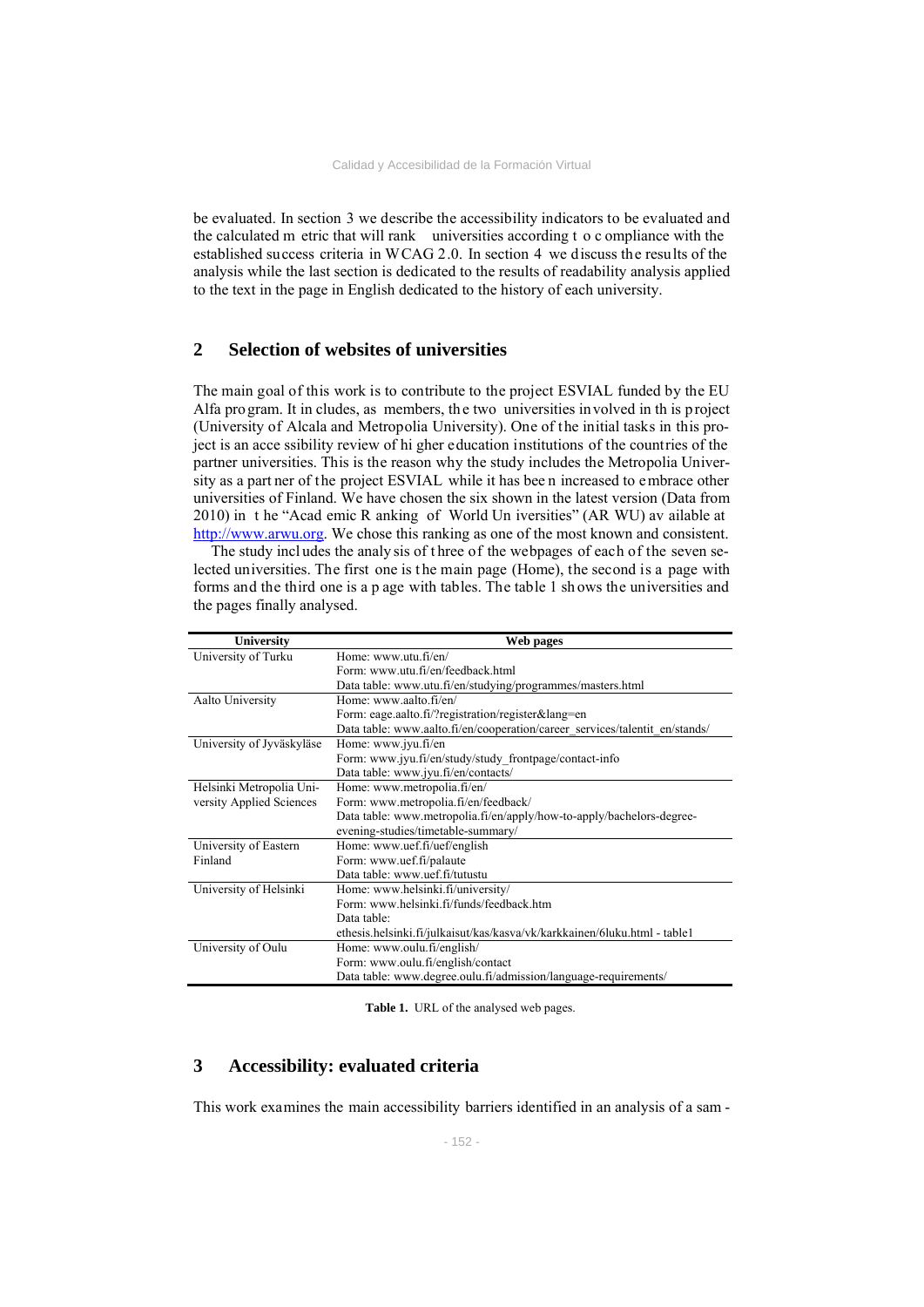ple of Fi nnish u niversity web sites in relation to th e curren tly ap plicable W3C/WAI Web Content Accessibility Guidelines 2.0 (WCAG 2.0). The technical accessibility analysis takes into account a set of accessibility criteria based on W3C guidelines.

For the evaluation of each of the pa ges of the sam ple, we tool as reference the standard WC AG of Accessibility of Web content in the Web  $2.0$  of the W 3C [1], synthesized in a series of technical checks on those aspects which are most relevant and with highest incidence. Based on the study done by the INTECO [3], this verifications are put into one set of fou rteen indicators referred to the recommendations of **WCAG** 

These indicators have been selected because they reflect most of the guidelines of WCAG 2.0 for the three possible levels (A, AA y AAA). A series of checks to analyse different aspects of each indicator are the key elements used for each indicator. These c riteria are comm only accep ted as provide rs of an accurate overview of the accessibility of a website.

The indicators considered for the analysis are shown below:

- 1. **Valid Web documents:** Checks if th e p ages are co mpliant with th e gra mmars of HTM L and C SS ( used t ools: W3 C val idator o f HTM L an d C SS http://validator.w3.org/).
- 2. **Images**: Checks if th ere is an alternative text for im ages or images maps as well as th at images are no t used to transmit textual information (used tools: manual review and TAW validator http://www.tawdis.net/).
- 3. **Headers**: There should be a header structure that adequately reflects the logical stru cture of documents to facilitate read ing, understanding and nonvisual navigation (used tools: manual review and TAW validator).
- 4. **Links**: ch eck possible lin ks without con tent, lin ks with th e sam e text and destinations, or lin ks th at open in new windows without a warn ing (used tools: manual review and TAW validator).
- 5. **Contrast and semantic use of colour**: check whether the colour contrast between foreground and background colour is enough and if the colour is not used as t he on ly vi sual way of c onveying i nformation (us ed t ools: C olour checker – extension for Mozilla Firefox).
- 6. **Presentation**: check if the page uses HTML tables for layout and other requirements related to the visual presentation of text (used tools: manual review and TAW validator).
- 7. **Text size**: tex t must b e defined i n relativ e u nits to allow th e resizing for readability, adapting to the needs of people who is accessing it (used tools: manual review and TAW validator).
- 8. **Forms**: Form ele ments for en tering data must b e u sed properly to allow proper interaction with assistive technologies and us ers (used tools: manual review and TAW validator).
- 9. **Data tables**: They must be used properly to identify tabular data and related information (used tools: manual review and TAW validator).
- 10. **Accessibility via keyboard**: The components of user interface and navigation must be operable, so it i s necessary to have all th e functionality of the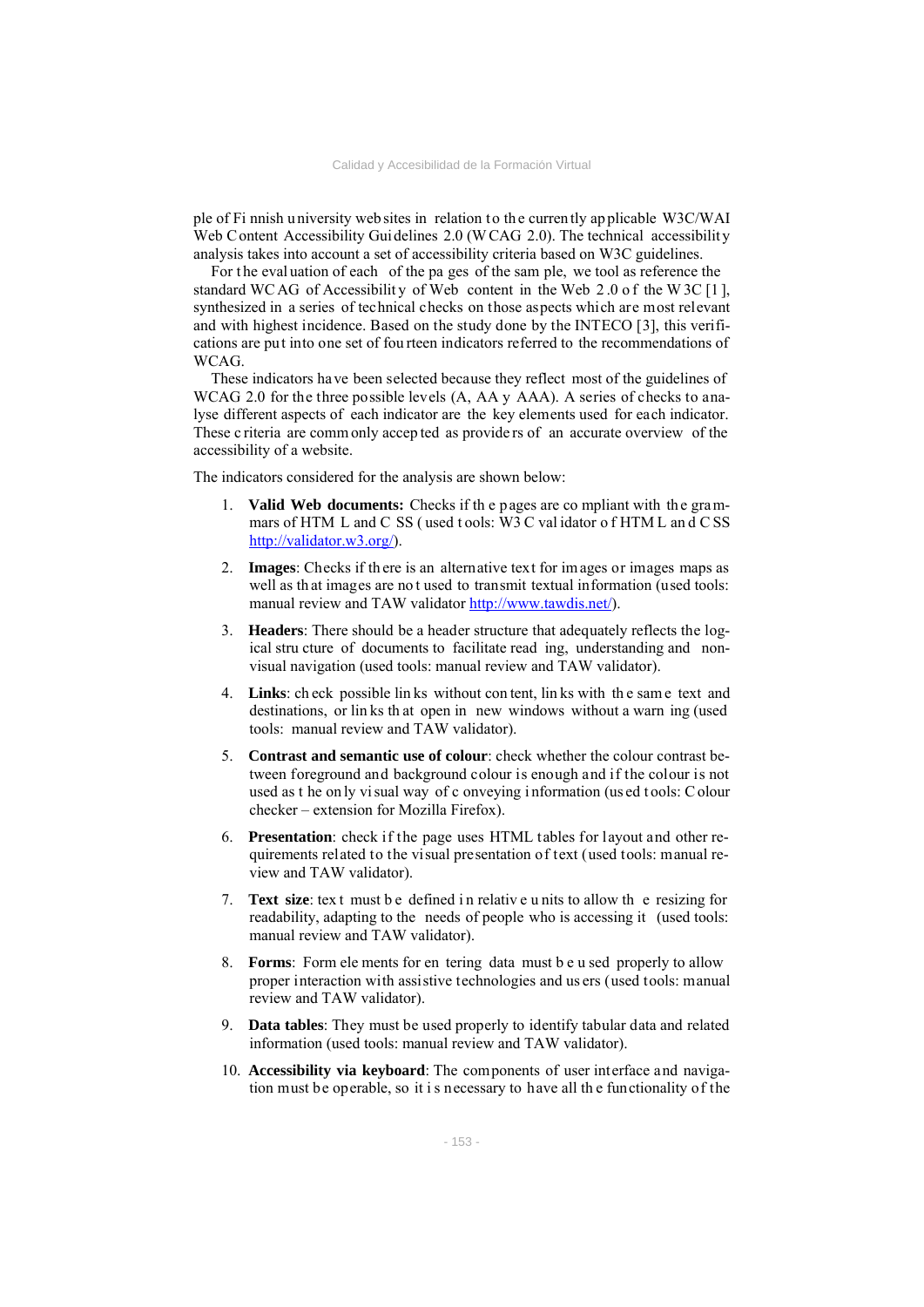page available through the keyboard (used tools: manual review and TAW validator).

- 11. **Attacks:** Aimed at evaluating access to the site without causing problems of photosensitivity-caused attacks (used tools: manual review and TAW validator).
- 12. **Navigable**: Web sites should help use rs to browse and access pages (use d tools: manual review and TAW validator).
- 13. **Understandable**: Aimed at identifying the use of correct language as well as language cha nges in the document wh ich facilitate understanding of users who use screen readers or speech synthesis programs (used tools: manual review and TAW validator).
- 14. **Enough time**: Provi de use rs enough tim e to rea d and use contents (used tools: manual review and TAW validator).

Based on the study made by the INTECO [3], the verification are evaluated based on the values "Hits", "Failures", "Few Failures" y "Not Applicable (NA)":

- Hits: Met the requirements for verification.
- Failures: Do not met the requirements for verification.
- Few Failu res: Ex ceptional circumstances a pplicable to c hecks where the failure is minimal. This situation is valued as half a point.
- Not app licable: No n av ailability o f minimum n umber or co nditions of items for evaluation.

The total number of evaluated indicators is the following one:

### *Total* \_*of* \_*indicators*= *N*º \_*indicators*\_*evaluated*⋅ *N*º \_ *pages*\_*evaluated*

Being the number of evaluated indicators equal to 14 (the indicators described in this section) and evaluated numbers of pages equal to 3. Therefore, the maximum number of indicators taken into account in the evaluation is 42.

From this number it is n ecessary to eliminate the indicators not applicabl e (NA). For each of the pages, this number will take a different value. Once y ou have found the previous data, the success rate of the page is calculated as follows.

*Success*\_ *rate*<sup>=</sup> 100%<sup>⋅</sup> *Hits*<sup>+</sup> 50%<sup>⋅</sup> *Few*\_ *Failures Total* \_ *applicable*\_*indicators*

\*Being Hots the indicator that meet the requirements of the success criteria of WCAG 2.0, few failures of t he m inimal failu res, an d to tal\_applicable\_indicators t he value calculated above (42 - NA). In the case of the total number of indicators are fulfilled, then the success rate of the page would be 100%.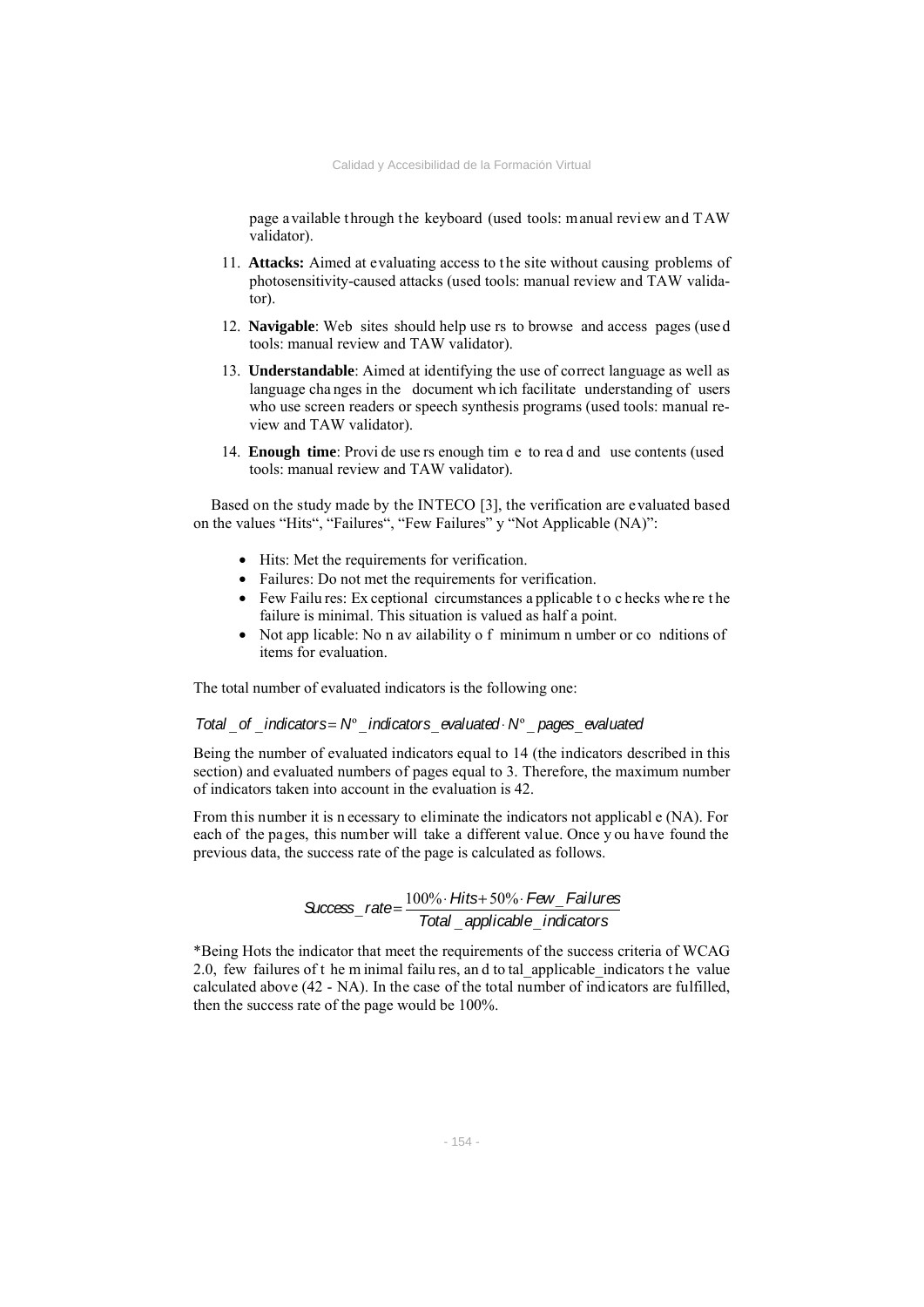## **4 Results**

Table 2 summarizes the results obtained in the analysis of accessibility for the sample of 7 university portals in terms of perce ntage of covered or not covered indicators, those with few errors, not applicable and success rate (ranked from highest to lowest level).

| University                       | <b>Hits</b> | <b>Failures</b> | <b>Few failures</b> | NA | <b>Success rate</b> |
|----------------------------------|-------------|-----------------|---------------------|----|---------------------|
| 1. University of Turku           | 22          |                 |                     |    | 62.85%              |
| 2. Aalto University              | 19          |                 |                     |    | 54.28%              |
| 3. University of Jyväskyläse     | 18          | 17              |                     |    | 51.48%              |
| 4. Helsinki Metropolia           |             | 18              |                     |    | 48.57%              |
| 5. University of Eastern Finland |             | 19              |                     |    | 45.71%              |
| 6. University of Helsinki        |             | 19              |                     |    | 38.23%              |
| 7. University of Oulu            |             | 22              |                     |    | 37.14%              |

**Table 2.** Results of the analysis made on the portals.

The principal problems founded are:

- 1. **University of Turku**: During the validation of documents, there aren't an y websites that validate HTML o r CSS gra mmar. In t he case of presentation, one of the websites contain common errors such as not fulfilling the required minimum spacing as well as having text blocks that contain more than 80 characters. Even more, there are static sizes in the text in every page. The selected website with forms contains errors because it ha s not labels in its ele ments. When analyzing the accessibility of keyboard, the user cannot access all the elements with the keyboard in all o f the websites. All websites contains problems of navigation as they have many items that do not have focus option for keyboard and mouse.
- 2. **Aalto University**: During the validation of documents, none of the websites properly validates its HTML code because they contain a large number of errors. Only the CSS code of one website is valid. One of the websites presents errors in the headers because it contains two at the sa me level and not well structured. Regarding the contrast and the semantic use o f color, the pages have many links that change color merely when the user passes over them. The selected website with forms contains errors because it h as not labels in its el ements and does not s how en ough su pport fo r th e u ser. All websites contains problems of navigation as they have many items that do not have focus option for keyboard and mouse.
- 3. **University of Jyväskyläse**: During the validation of documents, there aren`t any websites that validate HTML. Two of the websites have errors in the images because they do not contain altern ate text. One of the websites presents errors in the headers because it does no t contain the header h1. In term s of presentation, all pages co ntaining the mistake of using tables for layout information from the page without being data. The selected website with forms contains errors because it has not labels in its ele ments and does not show enough support for the user. There are errors on data tables because there is not an abstract of the table a nd there are not headers in t he columns. When analyzing the accessibility of keyboard, the user cannot access to all the ele-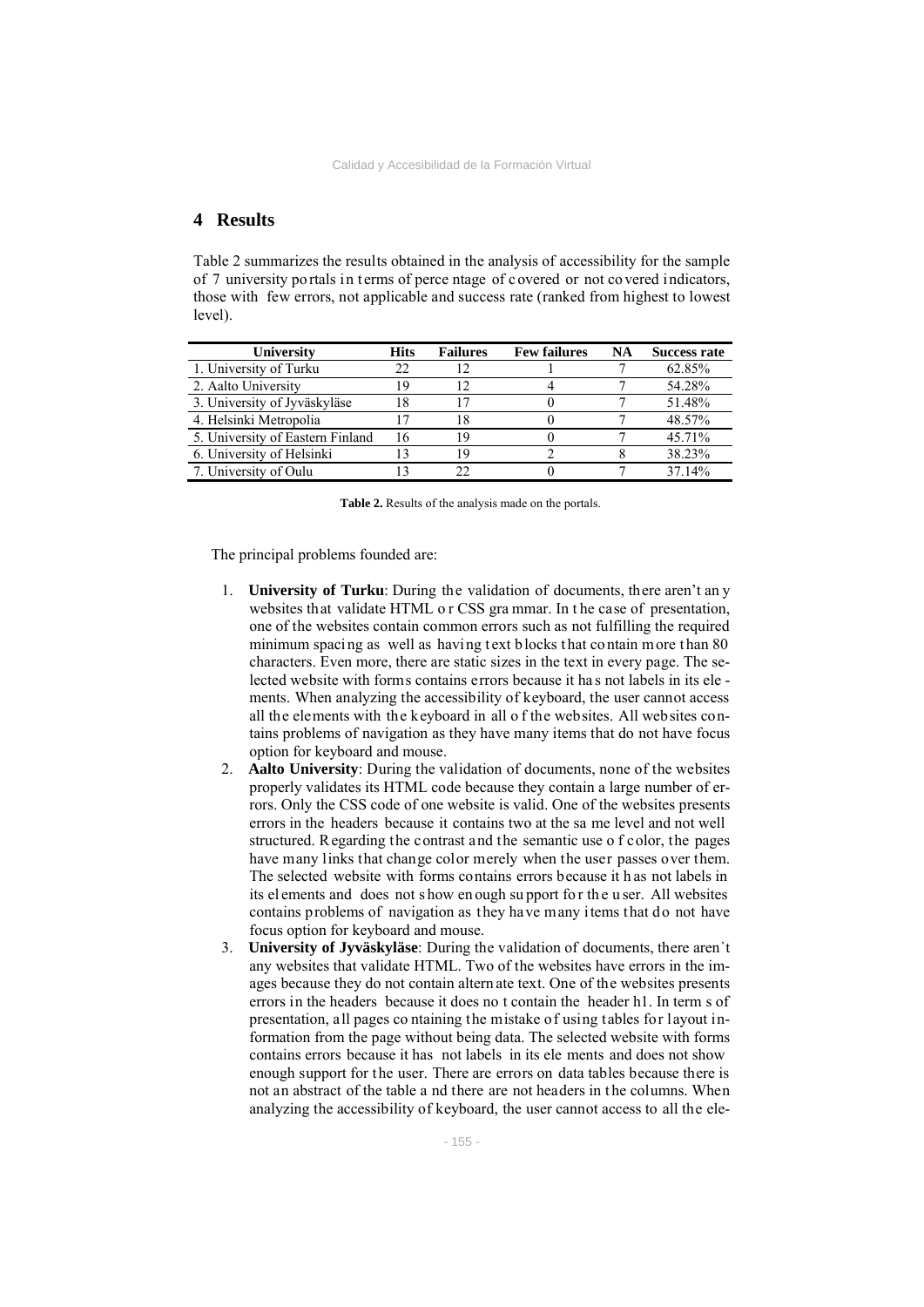ments with the keyboard in all of t he websites. All websites contains problems of navigation as they have many items that do not have focus option for keyboard and mouse.

- 4. **Helsinki Metropolia**: D uring t he validation of d ocuments, t wo websites properly validate its HTML and CSS code, the other website do not validate because it contains five errors. We consider this as a minor error. All of the websites have errors i n the images, beca use they do not contain alternate text; we consider this as a minor error. Two of the websites presents errors in the headers because they have repeated headers of the same level. Regarding the contrast and the sem antic use of co lor, there are two pages containing a good number of contrast errors in their texts, images and links. In the case of presentation, a ll pages ha ve errors because t hey use st yle at tributes wi thin the HTML code. There are static sizes in the text of all websites. The selected web site with fo rms co ntains errors b ecause it h as no t lab els in its el ements. When analyzing the accessibility of keyboard, the user cannot access to all the elements with the keyboard in all of the websites. All websites contains problems of navigation as they have many items that do not have focus option for keyboard and mouse.
- 5. **University of Eastern Finland**: Du ring the v alidation of d ocuments, th ere are not any websites that validate HTML code. Two of the websites have errors in the im ages because they do no t contain alternate text. Regarding the contrast and the semantic use, we ha ve found out several errors in some of the texts of every page, moreover, there are links that are identified only by passing over them. In the case of presentation, all pages have errors. In one of them, a table is used for layout information. There is static size in the text of every page. Besides that all pages use style attributes within the HTML. The selected website with forms contains errors because it h as not labels in its elements. There are errors in data tables: there is not an abstract of the table. When analyzing the accessibility of keyboard, the user cannot access to all the elements with the keyboard in all o f the websites. All websites contains problems of navigation as they have many items that do not have focus option for keyboard and mouse.
- 6. **University of Helsinki**: During the validation of documents, only one website p roperly validates its HT ML co de, the others web sites do not v alidate because they contain a large number of errors. In the case of CSS code, all of the web sites are co rrect. All of the websites have errors in the images because they do not contain alternate text and they can be replaced by mark-up. One of the websites presents errors in the headers because it contains headers at the same level and they are not well structured. In the case of presentation, no websites are fulfilling the required minimum spacing and one of the websites has attributes of presentation in its HTML document instead in the CSS document. Ev en more, a website u ses ab solute u nits. Th e selected website with forms contains errors because it has not labels in its ele ments and does not shows enough support for the user. There are e rrors in data tables , e.g. there is not an abstract of the table. When analyzing the accessibility of keyboard, the user cannot easily access all the elements of two websites with the keyboard. Two of the websites have errors of navigation referred to location and focus. None of the websites has decl ared the language of t he document in the page.
- 7. **University of Oulu**: During the validation of documents, no websites validate H TML c ode. Two of the websites have e rrors in the images because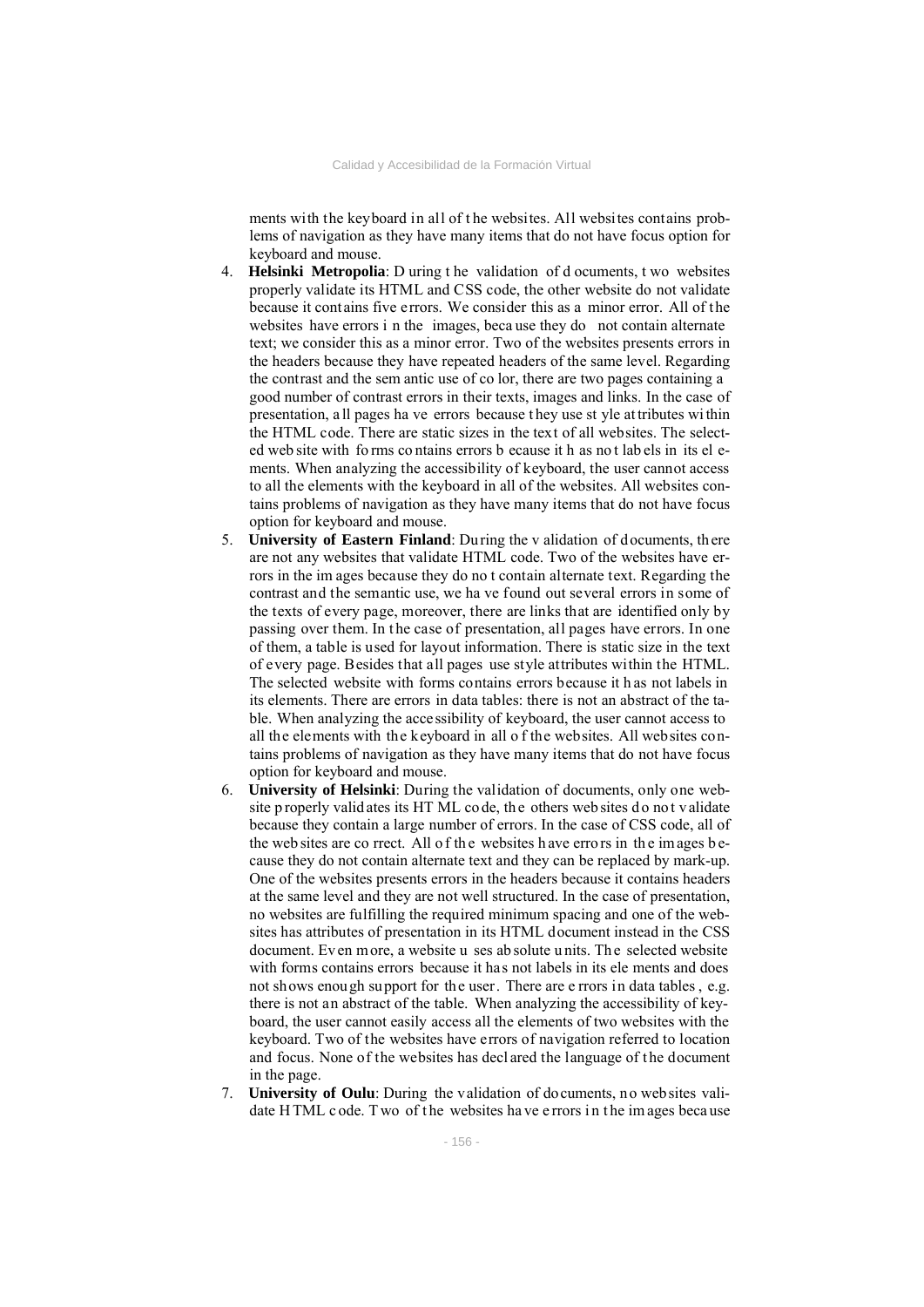they do not contain alternate text. One of the web sites presents errors in the headers because it does not contain the header h1 and has repeated headers of the same level. All of the websites have errors in the links because contain consecutive links of im age and text send the user to the sa me resource. Regarding the contrast and the semantic use of color, the re are two pages containing many contrast errors in their texts, images and links . In the cas e of presentation, all web sites contain common errors such as not respecting the required minimum spacing and including text blocks that contain more than 80 characters. Even more, there is static size declaration in the text of every page. The selected website with forms contains errors, because it has not labels in its ele ments. When analyzing the accessibility of keyboa rd, the user cannot access to all the elements with the keyboard in all of the websites. All websites contains problems of na vigation as they have m any items that do not have focus option for keyboard and mouse.

### **4 Evaluation of readability of web pages**

Readability is the ease in which text can be read and understood. As an additional part of the research, we h ave done an assessment of th e readability of textual contents of web portals of the seven selected un iversities using the well-know Flesch Reading Ease Level formula (RES) for English texts [4]:

$$
RES = 206.835 - 1,015 \cdot \left(\frac{total\_words}{total\_sentences}\right) - 84,6 \cdot \left(\frac{total\_syllables}{total\_words}\right)
$$

We have analyzed the readability of the web pages which present the history of each universities, using a free software (http://flesh.sourceforge.net). The results are shown in table 3.

| University                       | <b>Accessibility</b><br>position | <b>Flesch Reading</b><br><b>Ease Level</b> | Level of<br>readability |
|----------------------------------|----------------------------------|--------------------------------------------|-------------------------|
| 1. University of Jyväskyläse     |                                  | 46.8                                       | Hard                    |
| 2. University of Helsinki        |                                  | 42.91                                      | Hard                    |
| 3. University of Turku           |                                  | 37.58                                      | Hard                    |
| 4. University of Eastern Finland |                                  | 29.72                                      | Very Hard               |
| 5. Aalto University              |                                  | 27.27                                      | Very Hard               |
| 6. University of Oulu            |                                  | 26.85                                      | Very Hard               |
| 7. Helsinki Metropolia           |                                  | 11 27                                      | Very Hard               |

**Table 3.** Results of readability analysis

### **4 Conclusions**

Accessibility o f universities in Fi nland is not b ad co mpared with t he resu lts o ther similar universities in other countries (analysed by the authors in previous studies not yet published) as it is shown by above results. Three of the un iversities which were analysed (43%) e xceed acce ptable acce ssibility barrie r, but two (28.5%) a re very